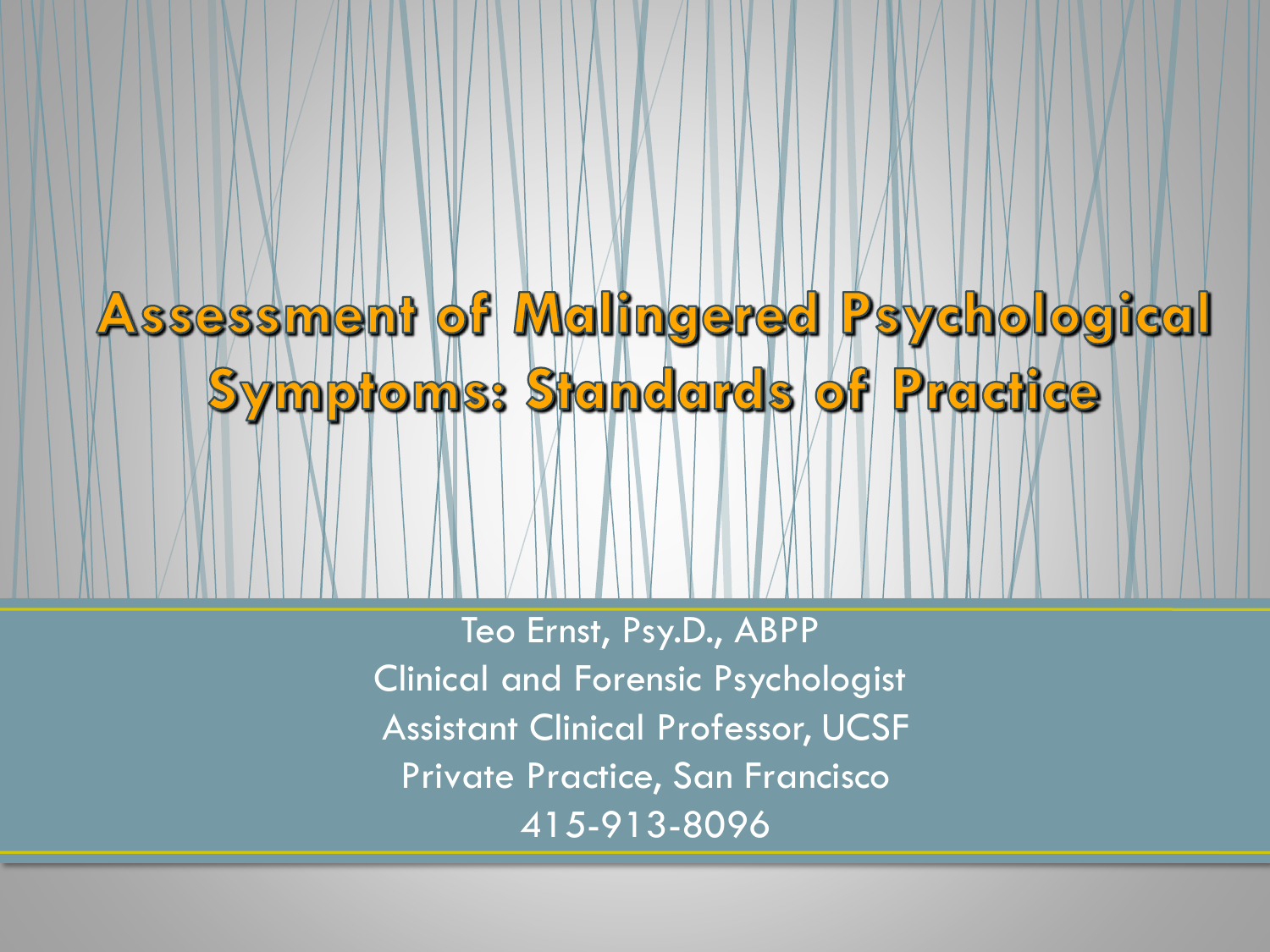### **Presentation Overview**

- 1. Categories of Symptom Over-Reporting
- 2. Why do Examinees Malinger
- 3. How Common is Malingering
- 4. Common Malingering Myths
- 5. Accuracy of Psychologists/Psychiatrists at Detecting Malingering Based Upon Clinical Judgment
- 6. Defensible Detection Strategies for Malingering
- 7. Unique Challenges of Malingering Assessment in QME/AME Evaluations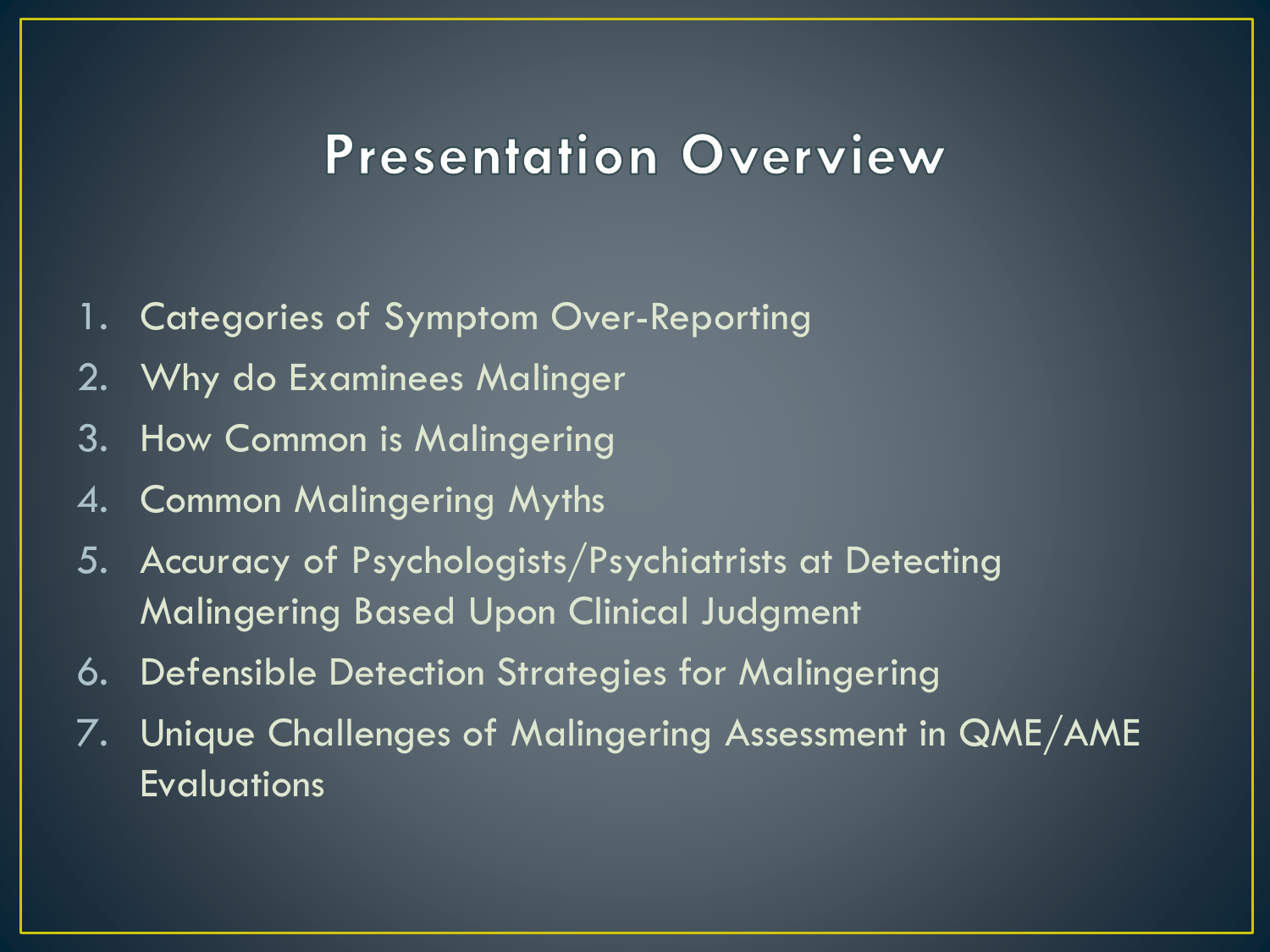

**Malingering Mark always seemed** to fall ill on important dates.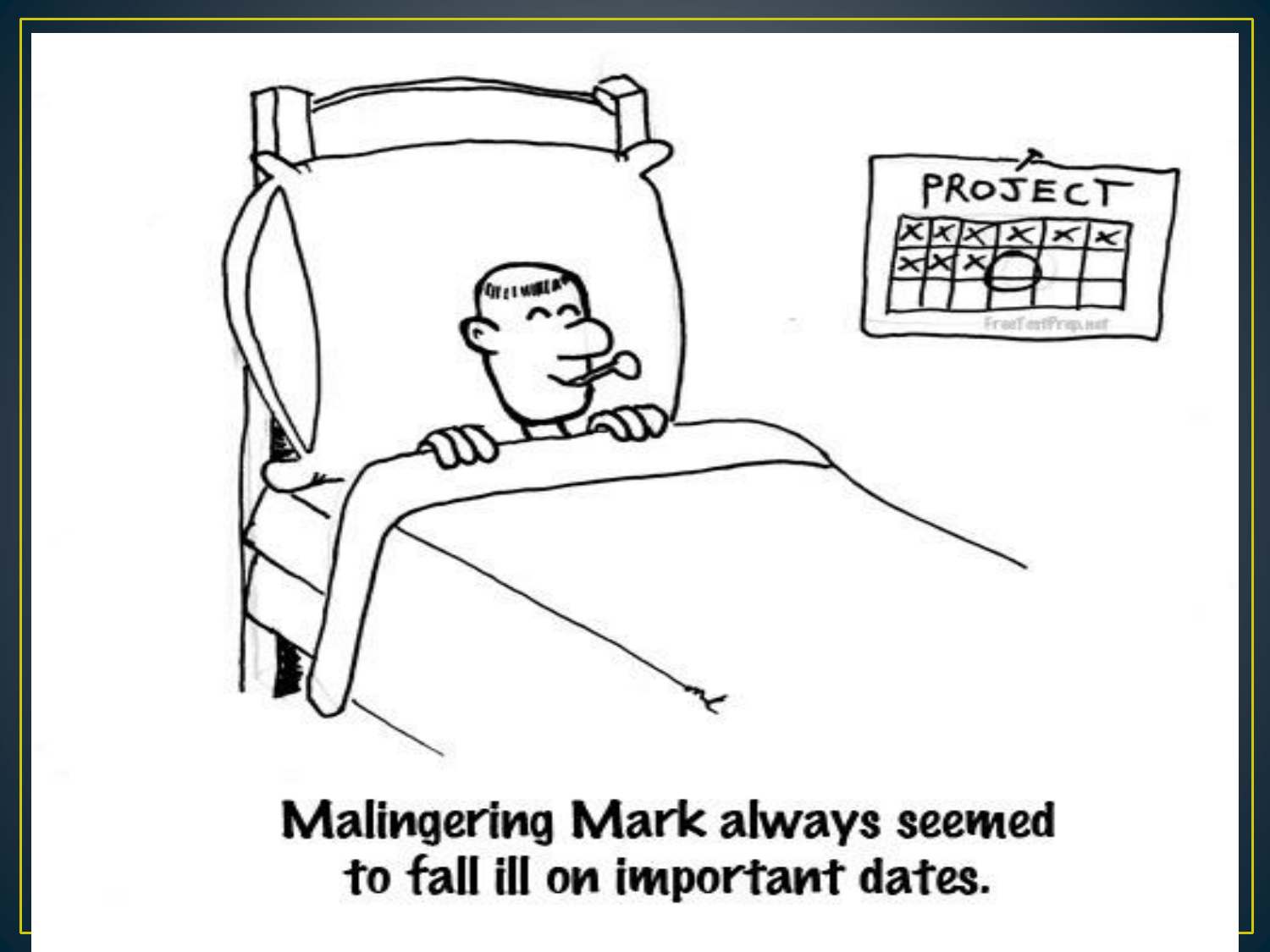# Categories of Intentional **Overstated Pathology**

- <u>Malingering:</u> Intentional production of false or grossly exaggerated physical or psychological symptoms motivated by external incentives.
- Factitious Presentations: Intentional production of symptoms that is motivated by a desire to assume a sick role
- Mild Symptom Exaggeration: Cry for help or desire to make best case
- <u>Feigning: </u>Deliberate fabrication or gross exaggeration of psychological or physical symptoms without any assumptions about it's goals
	- More reliable diagnosis b/c anomalous symptoms rather than intent can most easily be assessed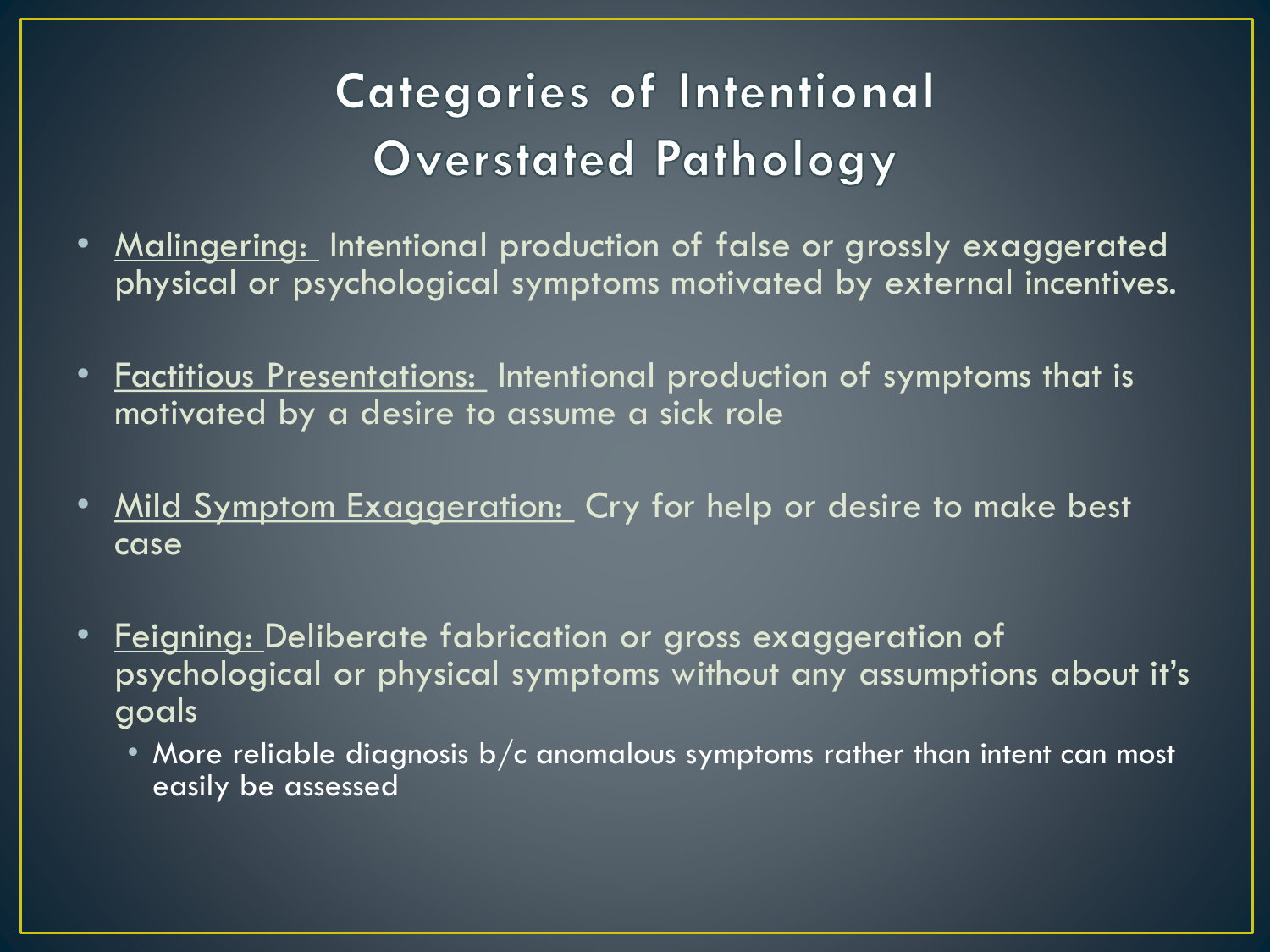# Unintentional Causes of **Overstated Pathology**

#### Psychosomatic Disorder:

• Psychological factors unconsciously influence pain perception

#### Iatrogenic Affects of Legal Process:

- Impact of repetition of a traumatic events in litigation
- Unconscious attempt to use injury as mode of escaping life difficulties
- Activation of dependency Issues which increase psychological distress.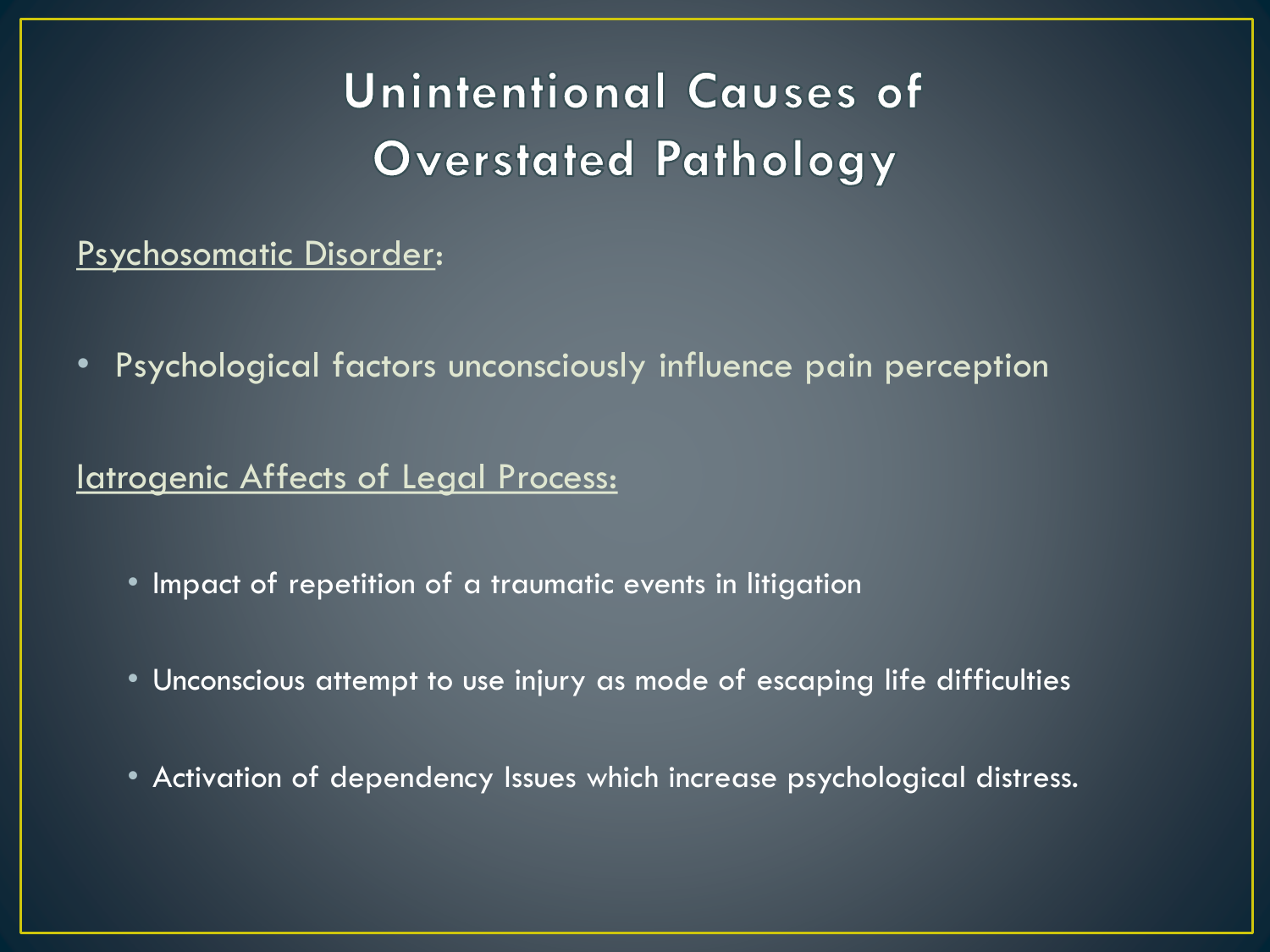## **Models of Malingering**

#### Pathogenic Model

- Feigning is caused by underling mental disorder.
- Not born out by research

### Criminological Model

• Feigning or exaggerating symptoms is typically an antisocial act which is typically committed by antisocial persons.

#### Adaptational Model

- Claimants are presumed to exaggerate (or minimize) their symptoms based on rational self-interest
- Not static trait
- Most support by research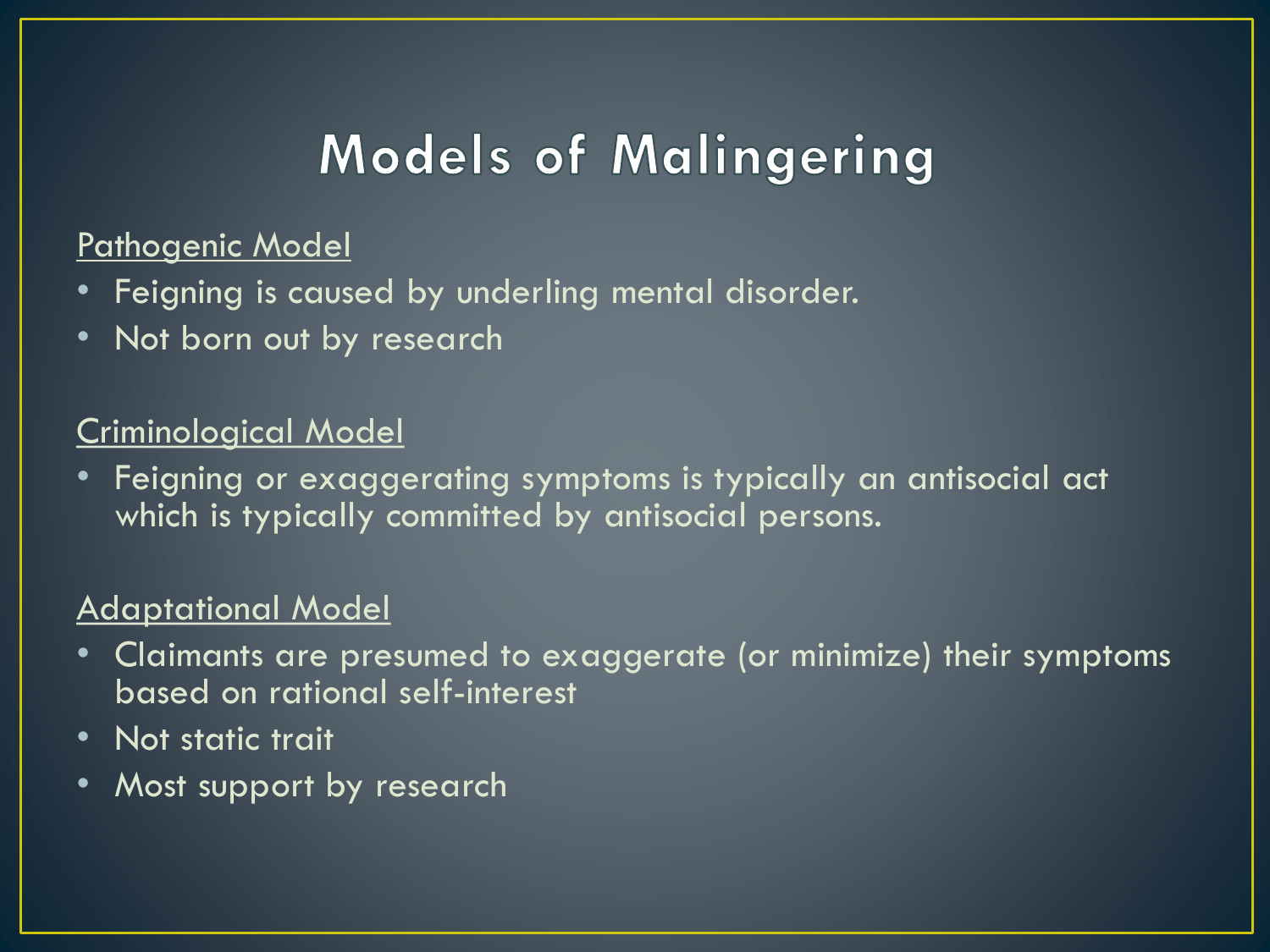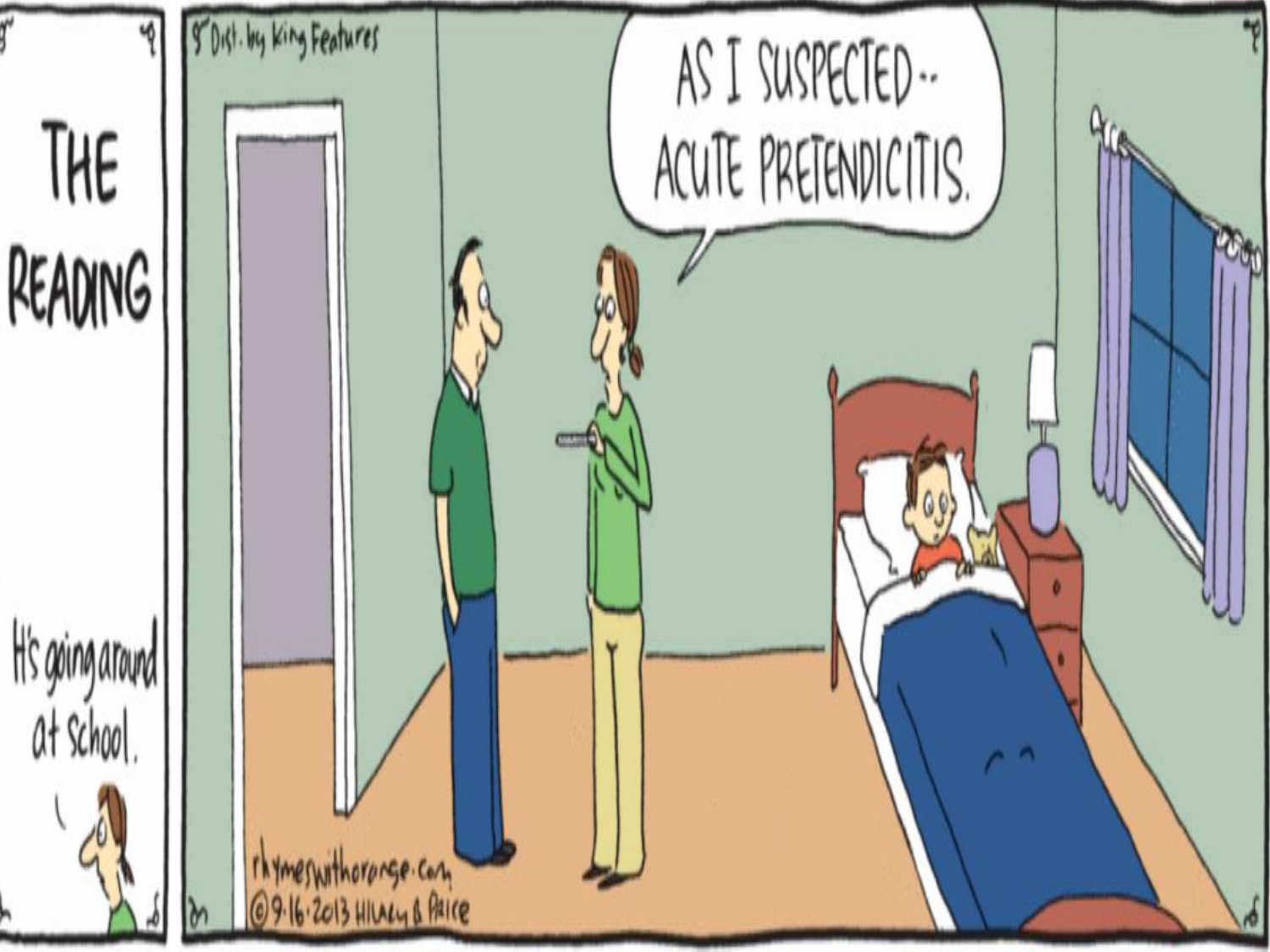### How Common is Malingering

### Mittenberg 2002:

• Estimates of neuropsychological symptom exaggeration as high as 30% in personal injury cases, 20% in criminal cases, to a low of 8% for non-contested medical cases.

#### General Research Findings:

• Malingering exists in 15-17% of cases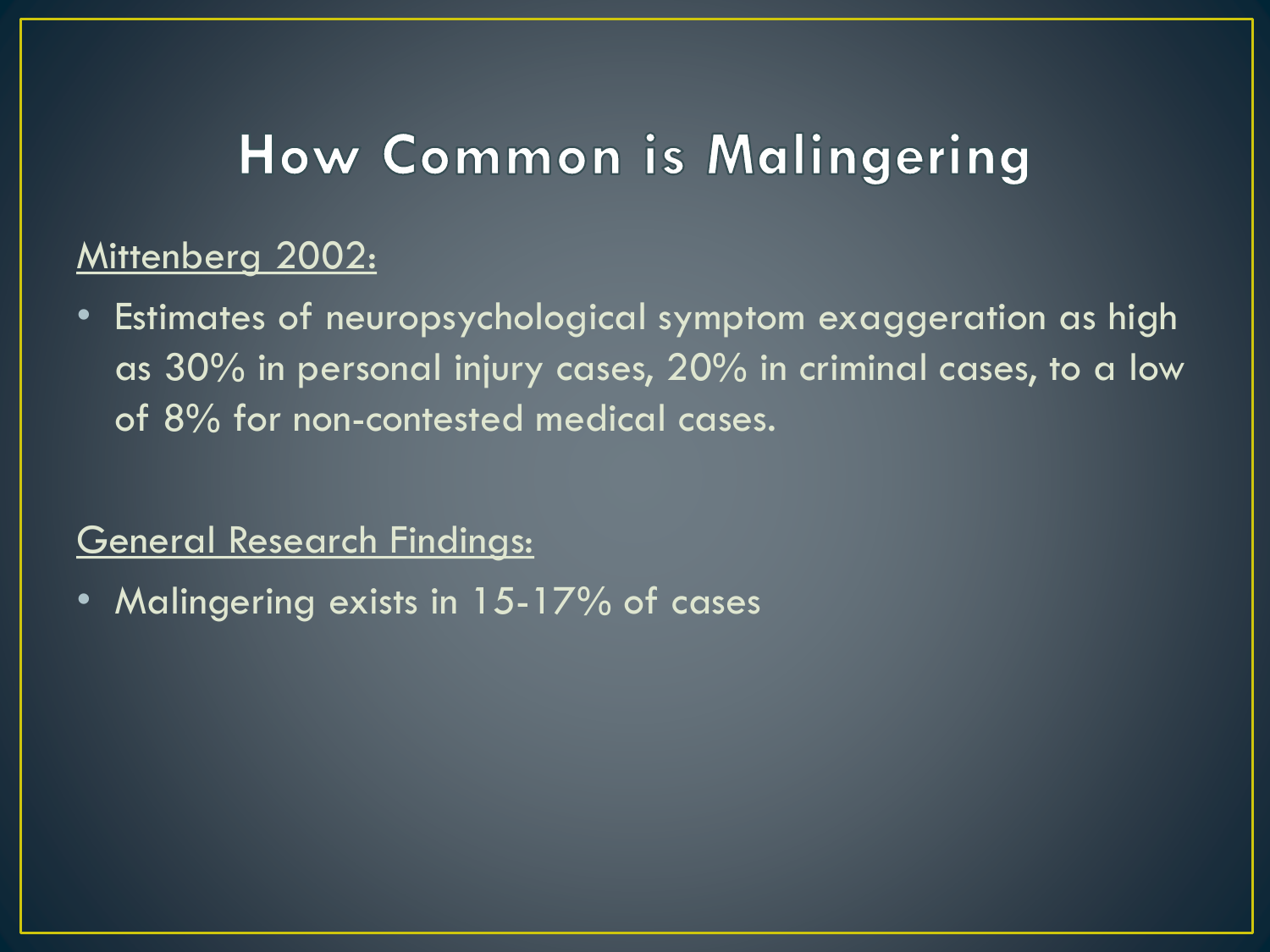

## **Eight Countries Ranked by Faked Employee Illness**

percent of employees who admit to having called in sick when they weren't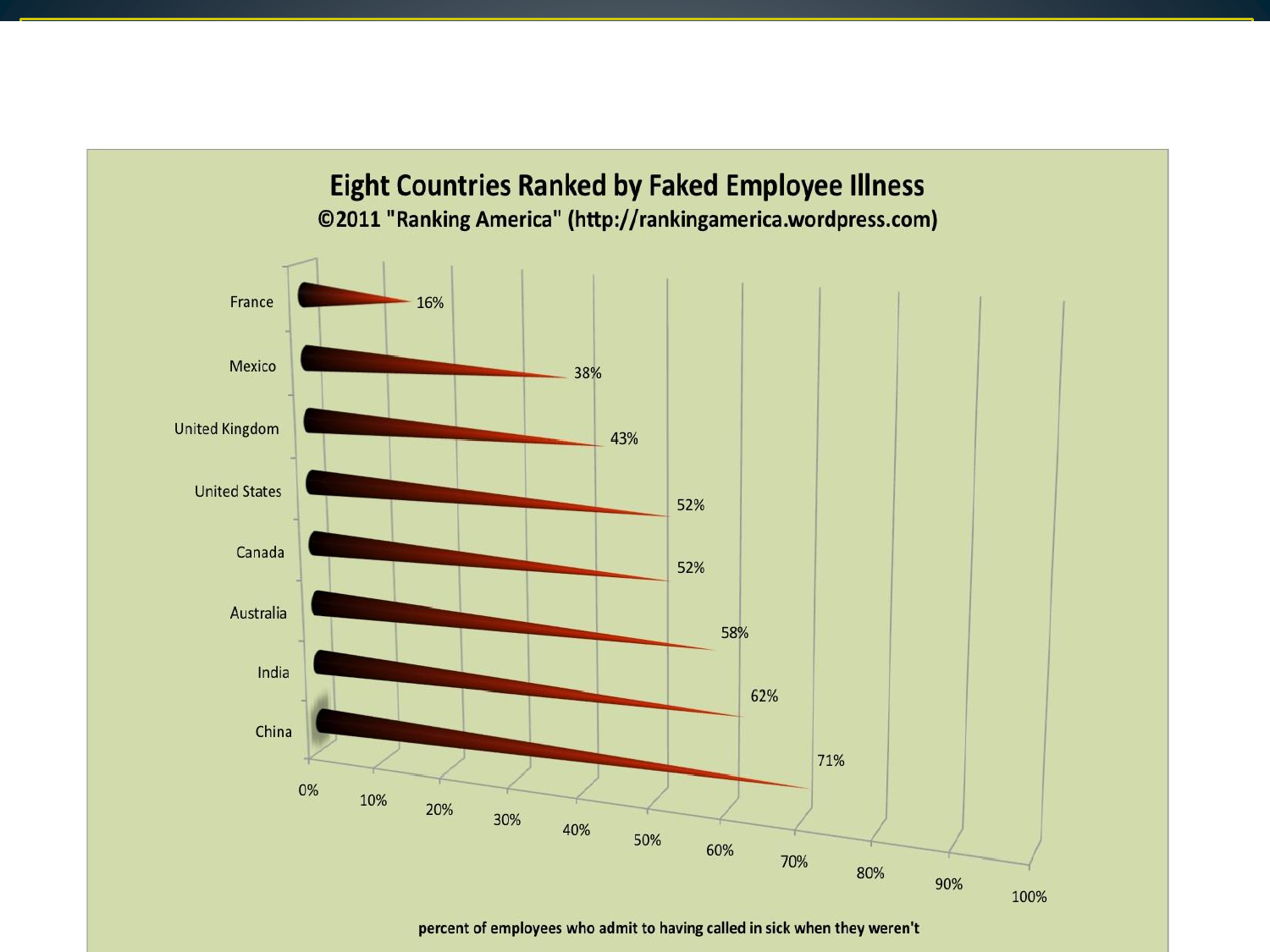### **Common Malingering Myths**

- Malingering is a Trait vs. Context Driven Behavior
- Malingering precludes genuine disorders
- Malingering rates are the same across different types of evaluations
	- i.e. malingering exists significantly more in insanity cases than child custody
- DSM IV-TR diagnostic criteria for malingering is reliable
	- Inaccurate 4 out of 5 times in forensic settings (Rogers and Shuman, 2005)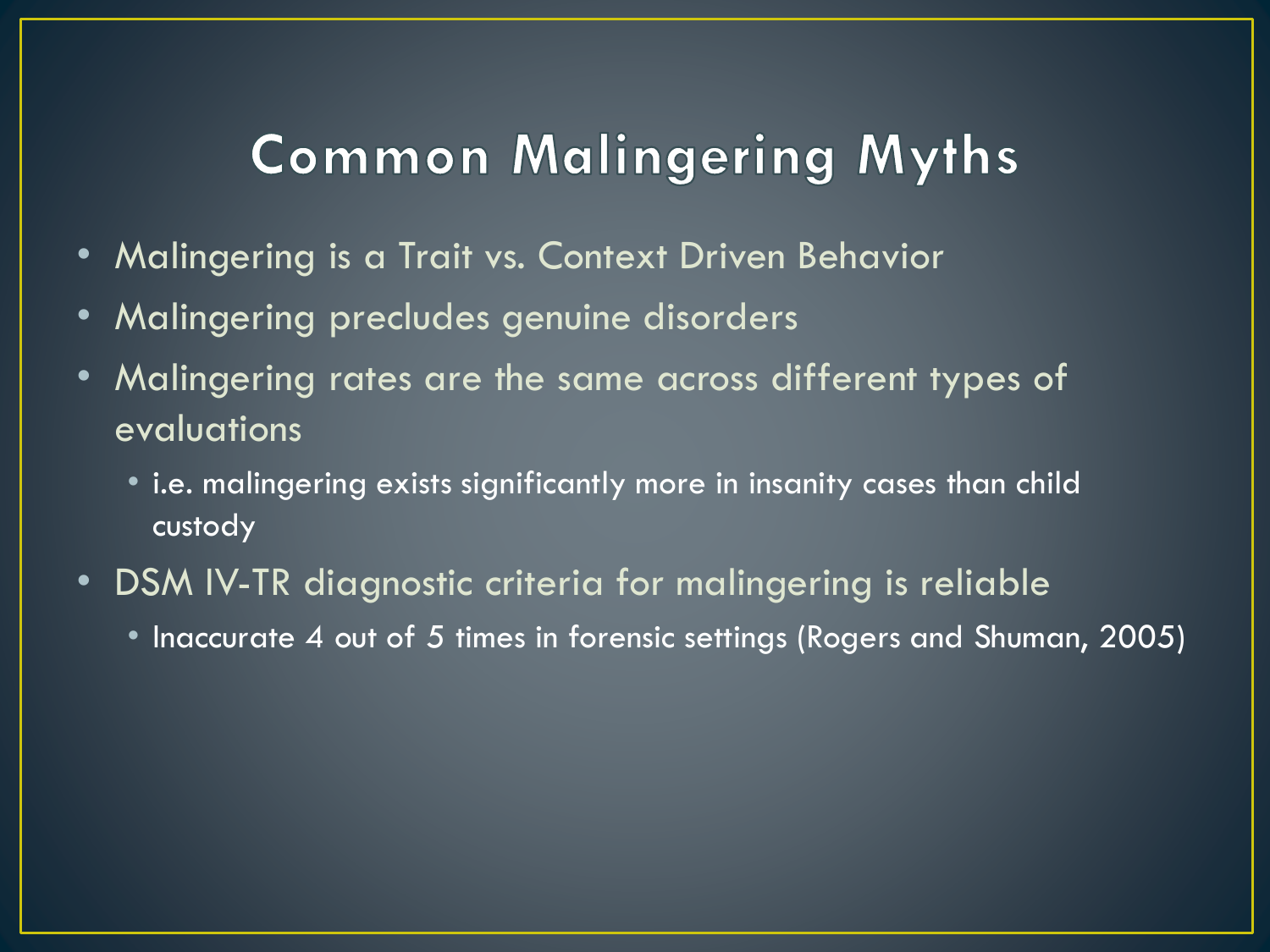How Good are Psychologists and Psychiatrists at Detecting Malingering From **Clinical Interview Alone** 

- Experts in lie detection rarely do better than untrained lay persons (Vriji, 2008)
- 2006 meta-analysis of 193 studies: psychologists are only slightly more accurate in deception detection than are student research participants (62% accuracy compared with 54, respectively) (Aamodt and Custer 2006)
- Rosenhan study (1973): In this study eight individuals without mental illness admitted to 12 mental hospitals. All diagnosed with schizophrenia or bipolar and none discovered to be malingering.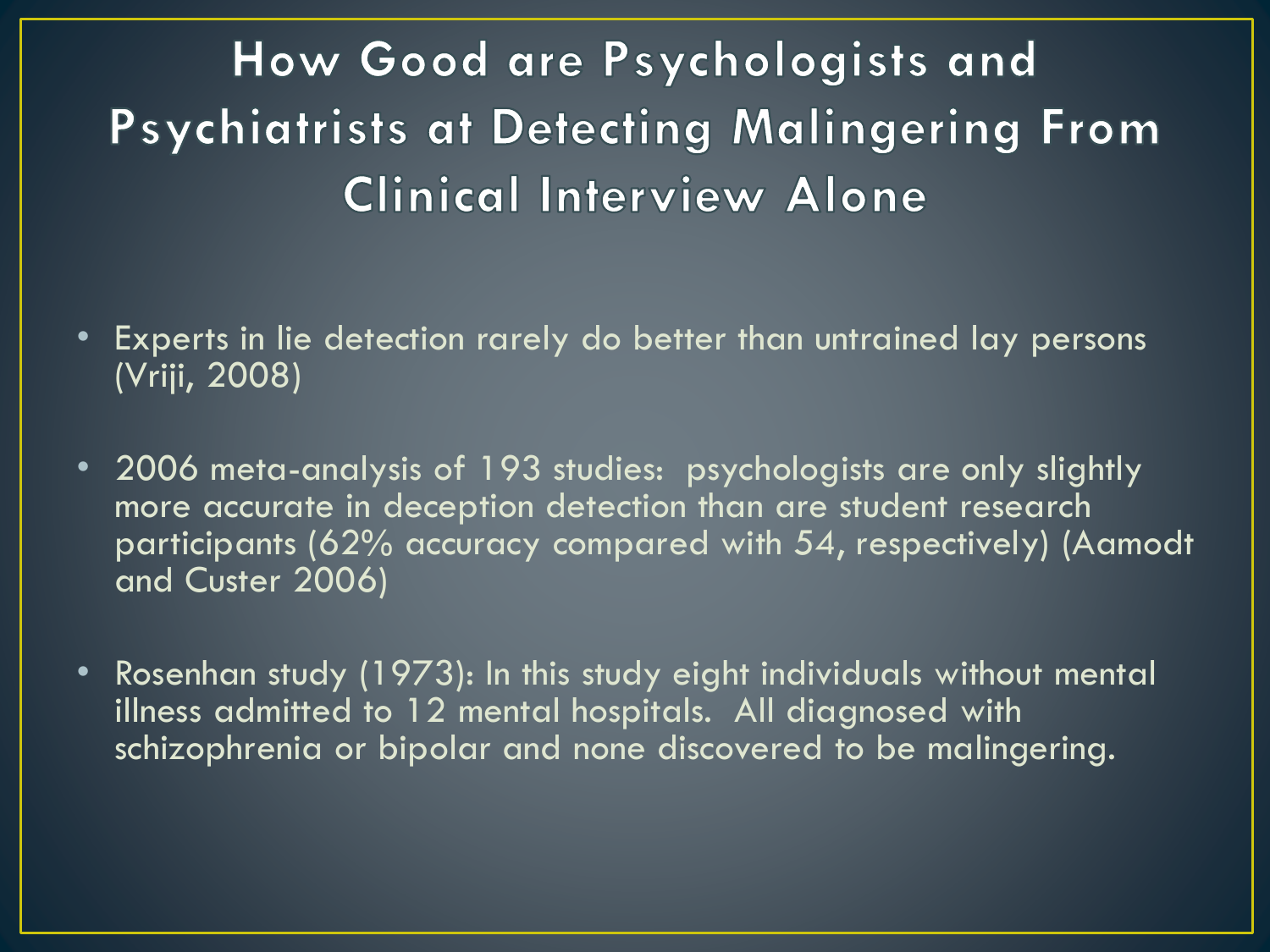

"You're the one with the fancy forensic psychology"<br>degree; you tell me which one of them did it."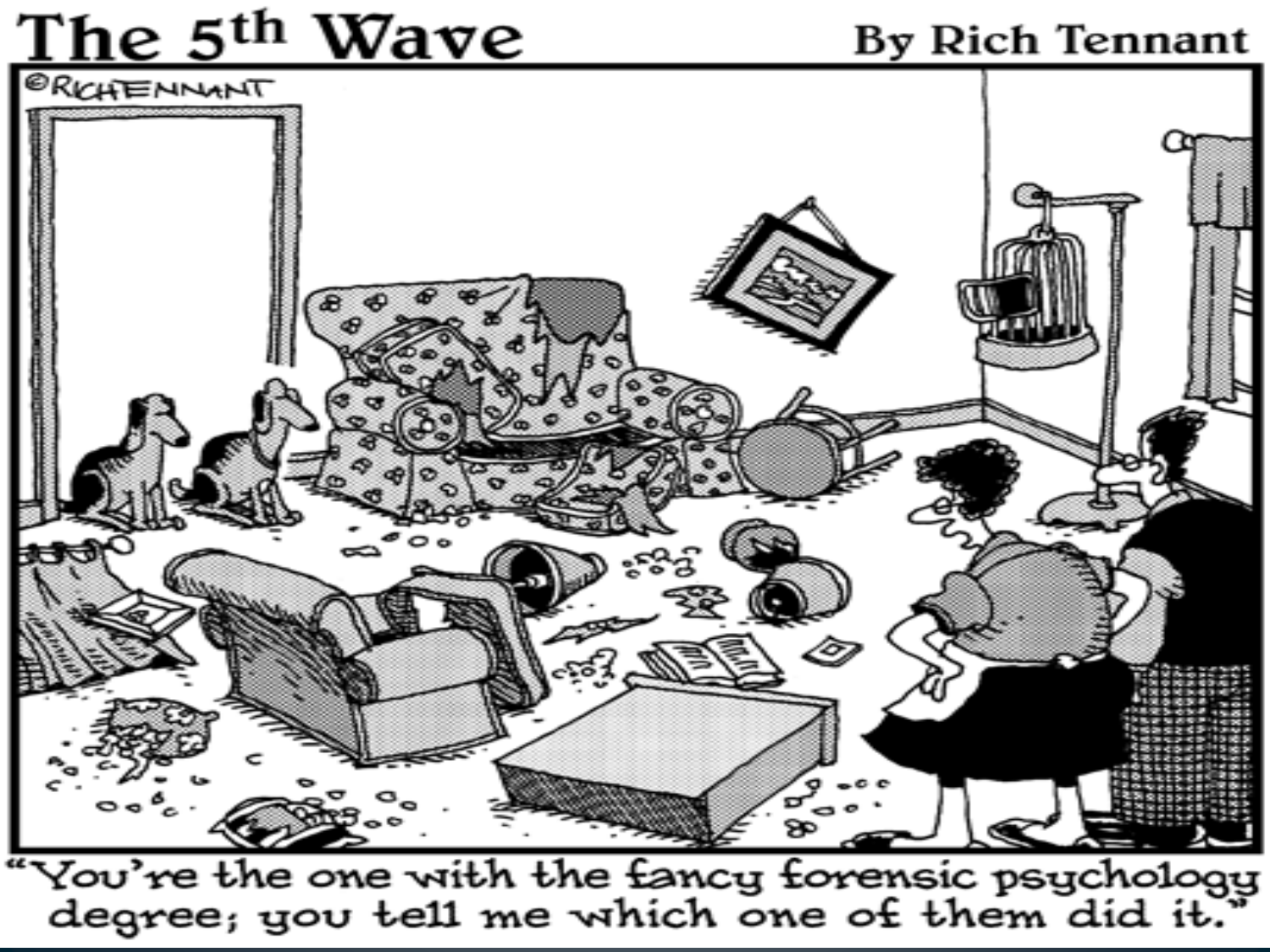# So what does work? **Best Practice Malingering Detection Strategies**

Use of Multiple Sources of Information

### Use of Psychological Tests Designed to Detect Malingering

- Many psychological tests do not detect feigning are no more objective than self-report (i.e. BDI-II, BAI)
- Some psychological tests having validity measures embedded in them (i.e. PAI, MMPI-2)
- Some psychological tests are developed to detect malingering (i.e. MFAST, SIRS, SIMS)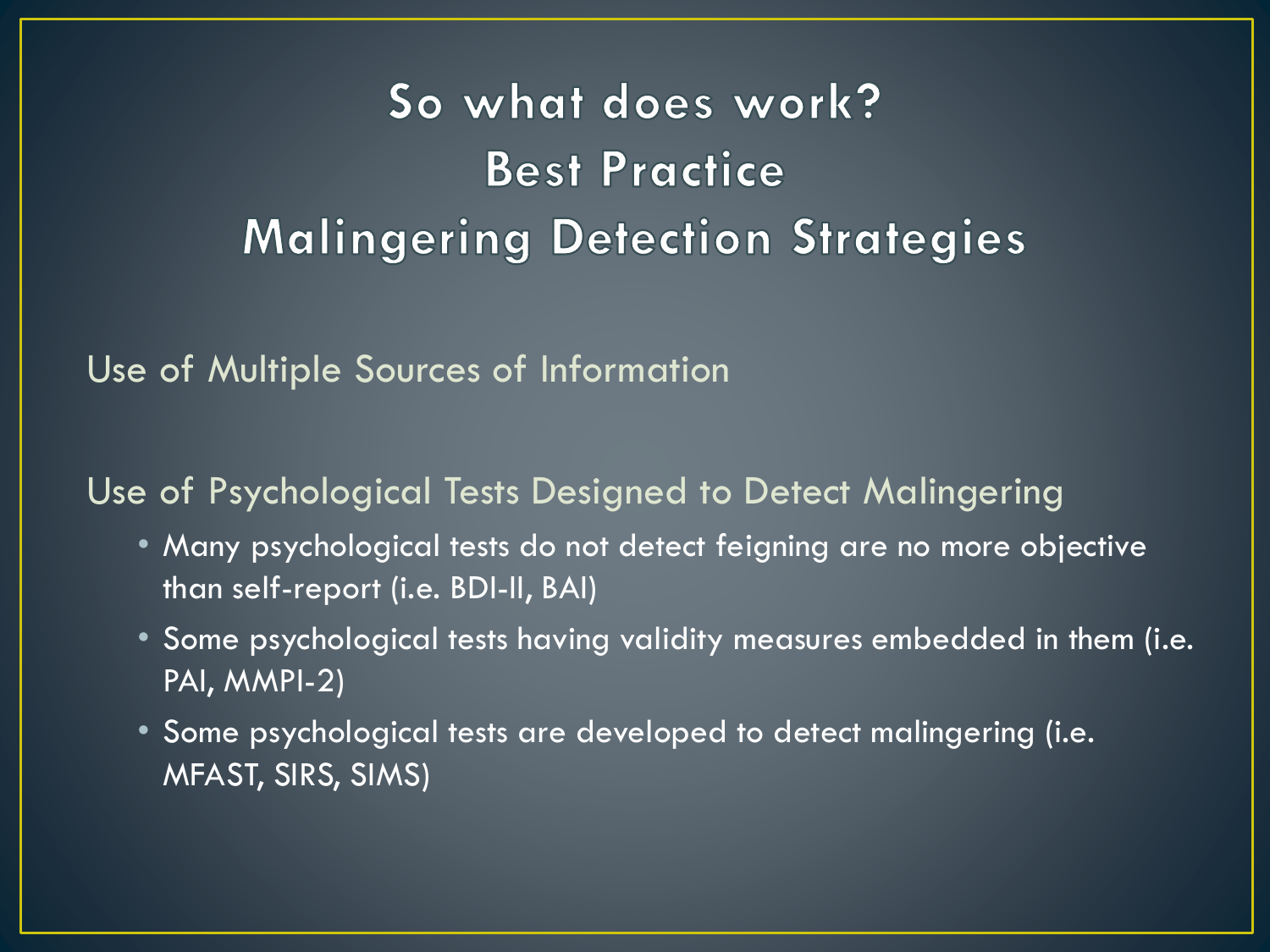### Use of Multiple Sources of Information

- Compare data from multiple sources of information, including self-reported symptoms, psychological tests results, records, and collateral interviews with individuals who closely know the examinee
- Significant inconsistencies between sources of information raise a red flag
	- i.e. if examinee reports severe and debilitating depressive symptoms, but these symptoms are not confirmed by psychological tests, medical records, or interviews with co-workers.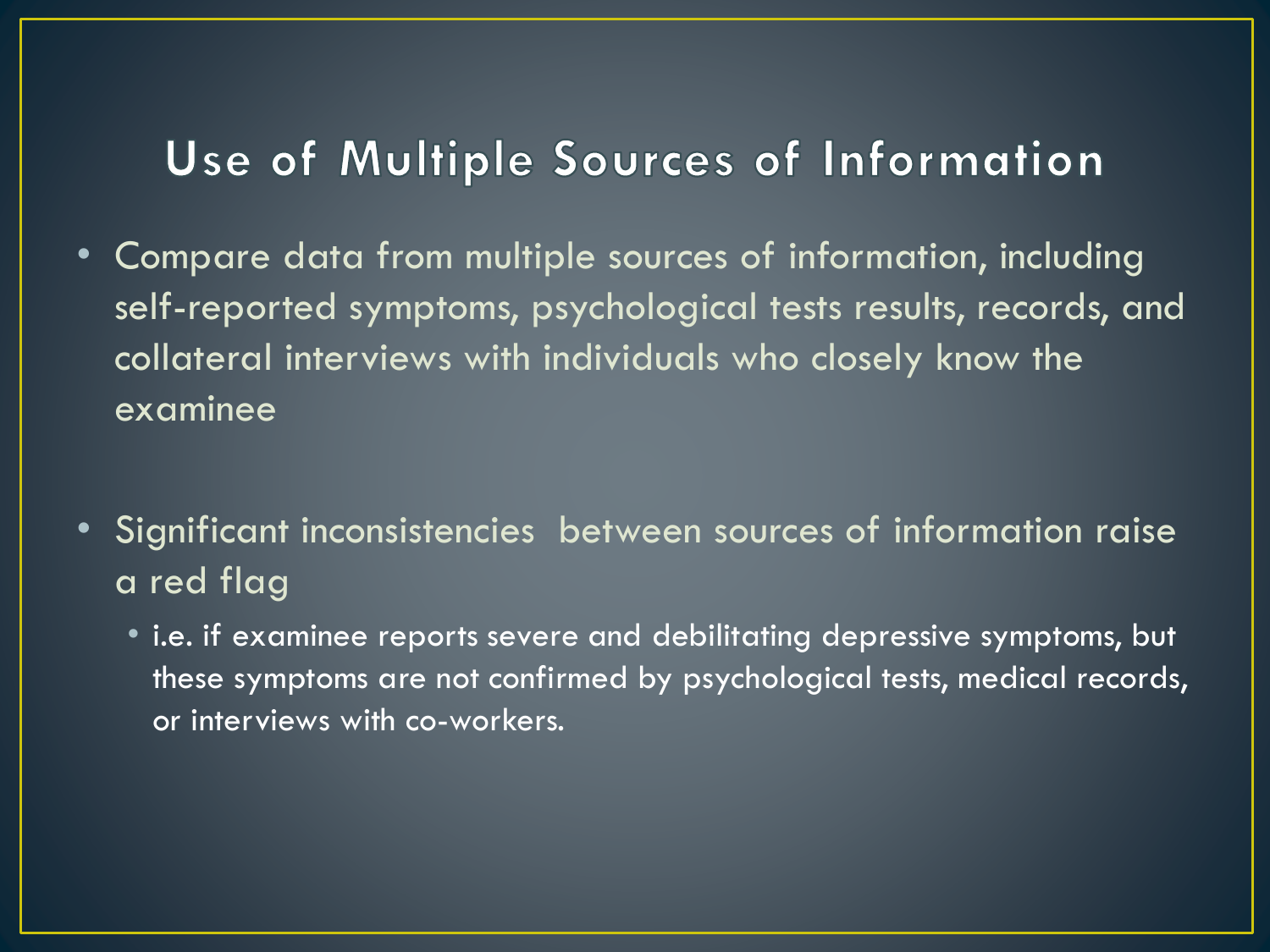**Empirical Strategies to Detect** Neuropsychological Feigning

### Floor Effect :

- Certain tests detect feigning based on cognitive research showing that certain tasks may seem difficult on their face, but are in fact easy for all individuals.
	- i.e. people are amazingly good at visual recognition tests even with severe cognitive impairment.
- When an examinee scores far below the expected level on one of these tests in comparison to individuals with severe cognitive impairment, this suggests feigning.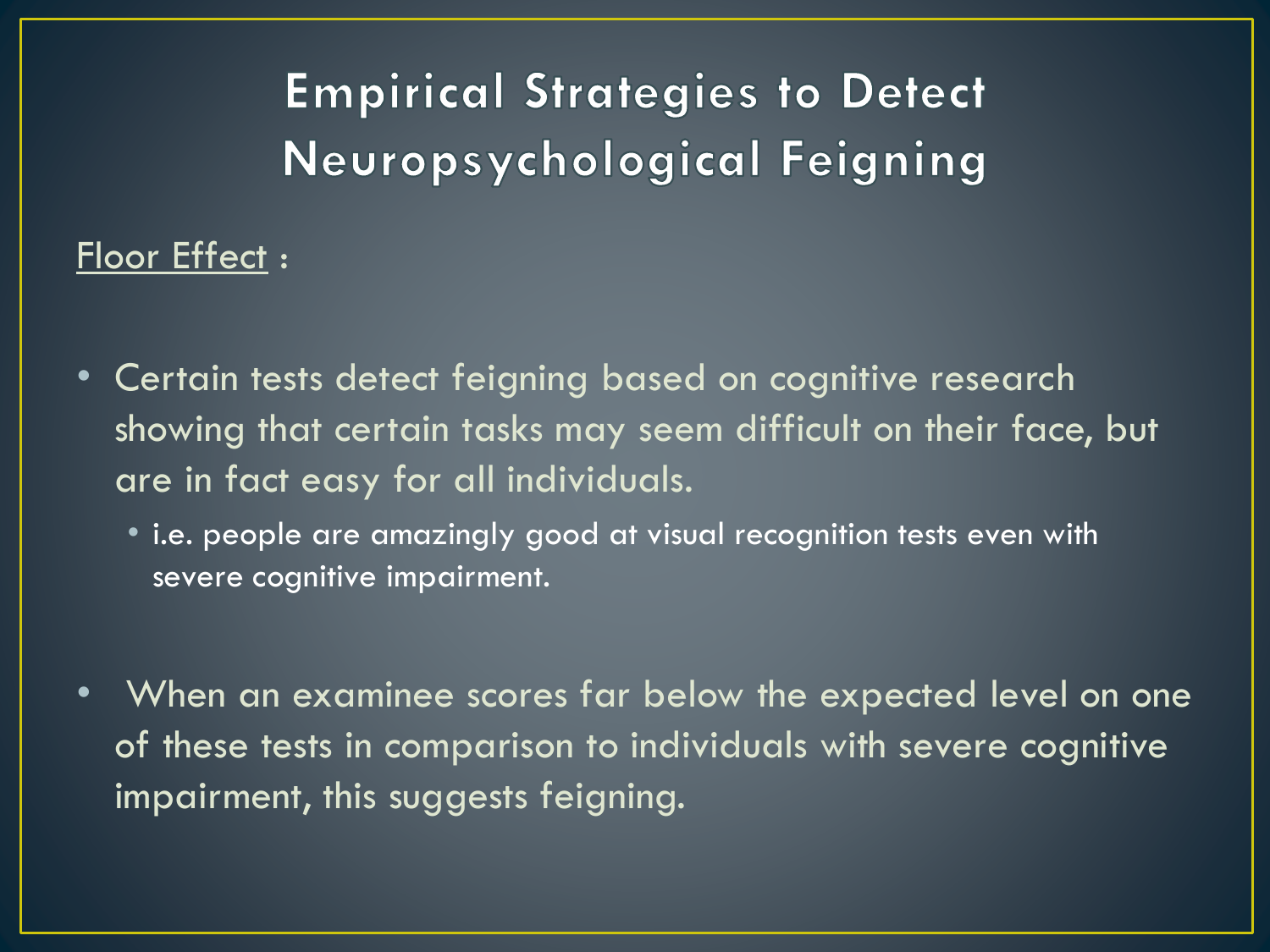**Empirical Strategies to Detect** Neuropsychological Feigning

### Performance Curve:

- Test includes a broad range of items, ranging from easy to difficulty. Nearly everyone gets the easy items right.
- Examinees feigning will not conform to a normal performance curve of getting less wrong with easy questions and more wrong with more difficult questions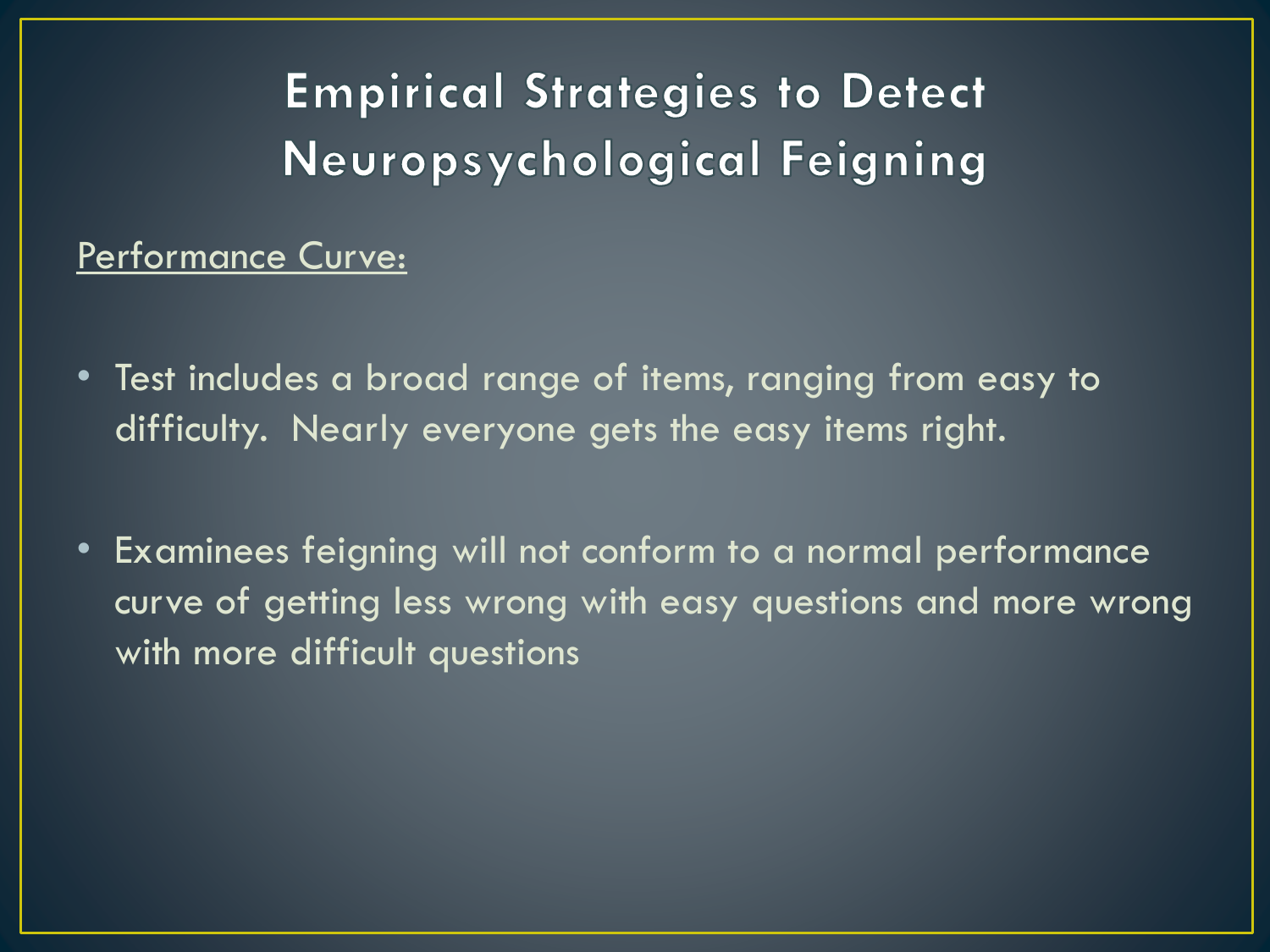**Empirical Strategies to Detect** Neuropsychological Feigning

#### Forced Choice Testing:

- Examinees are "forced" to choose between four potential responses.
- Given basic mathematical probability, even random choices would be expected to obtain 25% correct answers.
- If the examinee scores significantly below chance (and there are formulas to determine just how unlikely such scores are), it provides compelling evidence that they are deliberately choosing an incorrect answer.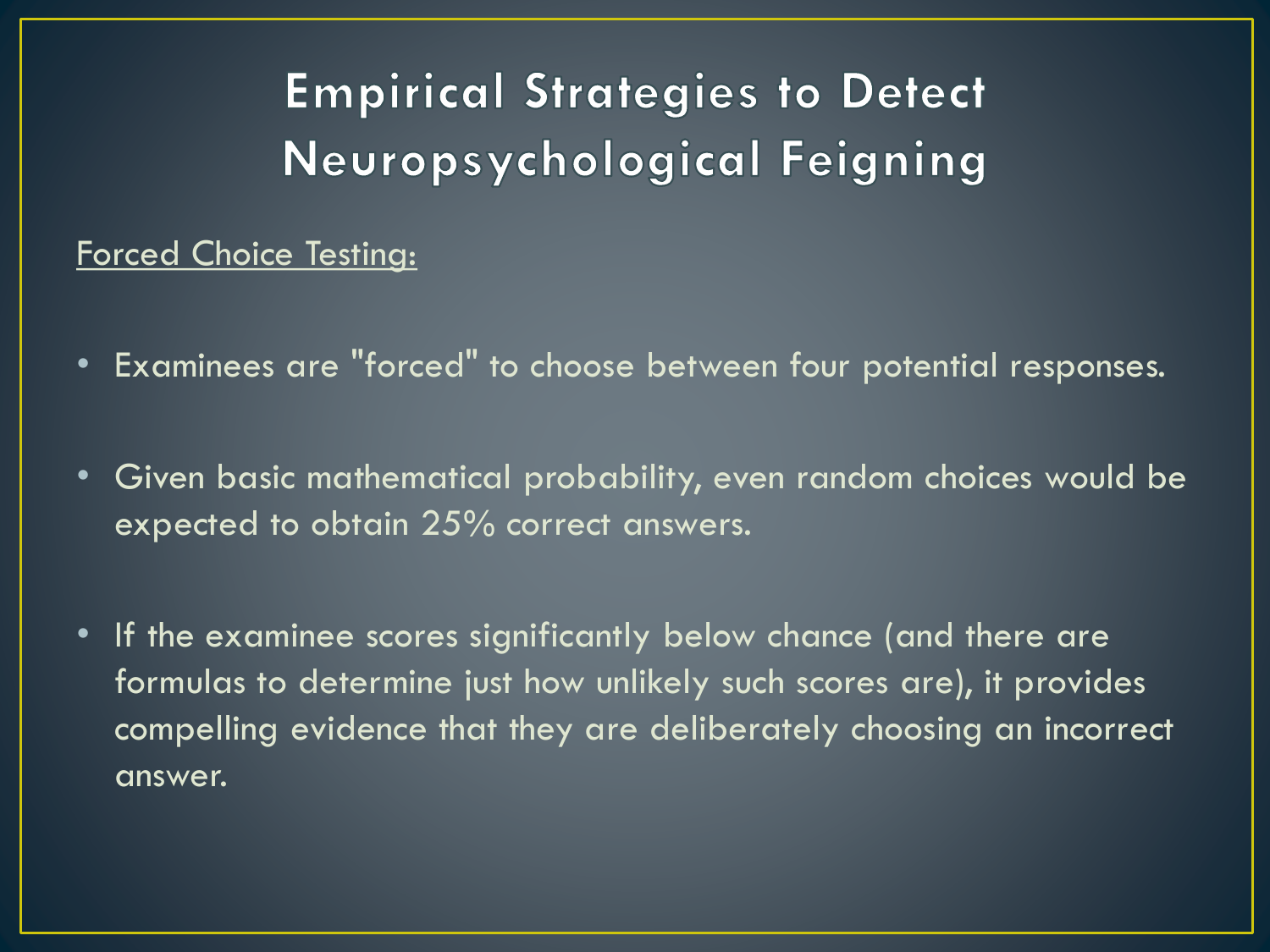# **Empirical Strategies to Detect Psychological Symptom Feigning**

#### Identifying Rare Symptoms:

- Certain symptoms are very rarely endorsed in true clinical populations. (i.e. examinee seeing Satan and his wife as conjoined twins.)
- Individuals feigning may indiscriminately endorse these symptoms, because they do not know which symptoms are not typically endorsed by individuals with true psychopathology.
- As an increasing number of rare symptoms are endorsed, it becomes progressively more likely that the symptoms are being feigned.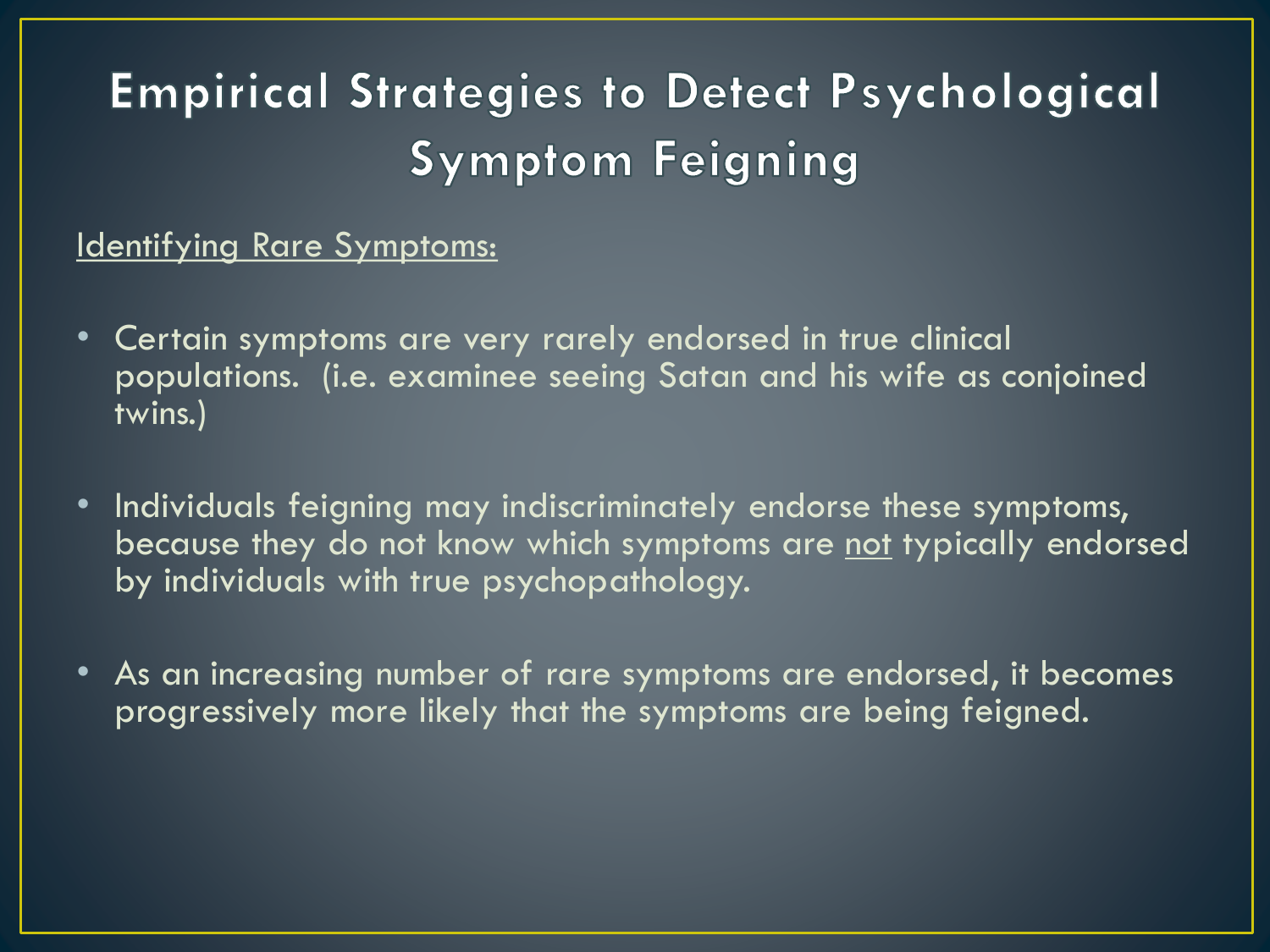# **Empirical Strategies to Detect Psychological Symptom Feigning**

### Identifying Rare Symptom Combinations:

- Identifies symptoms which rarely exist in combination but may be reported by individuals feigning who do not know which psychological symptoms rarely co-exist together.
	- I.e. generalized anxiety and over-sleeping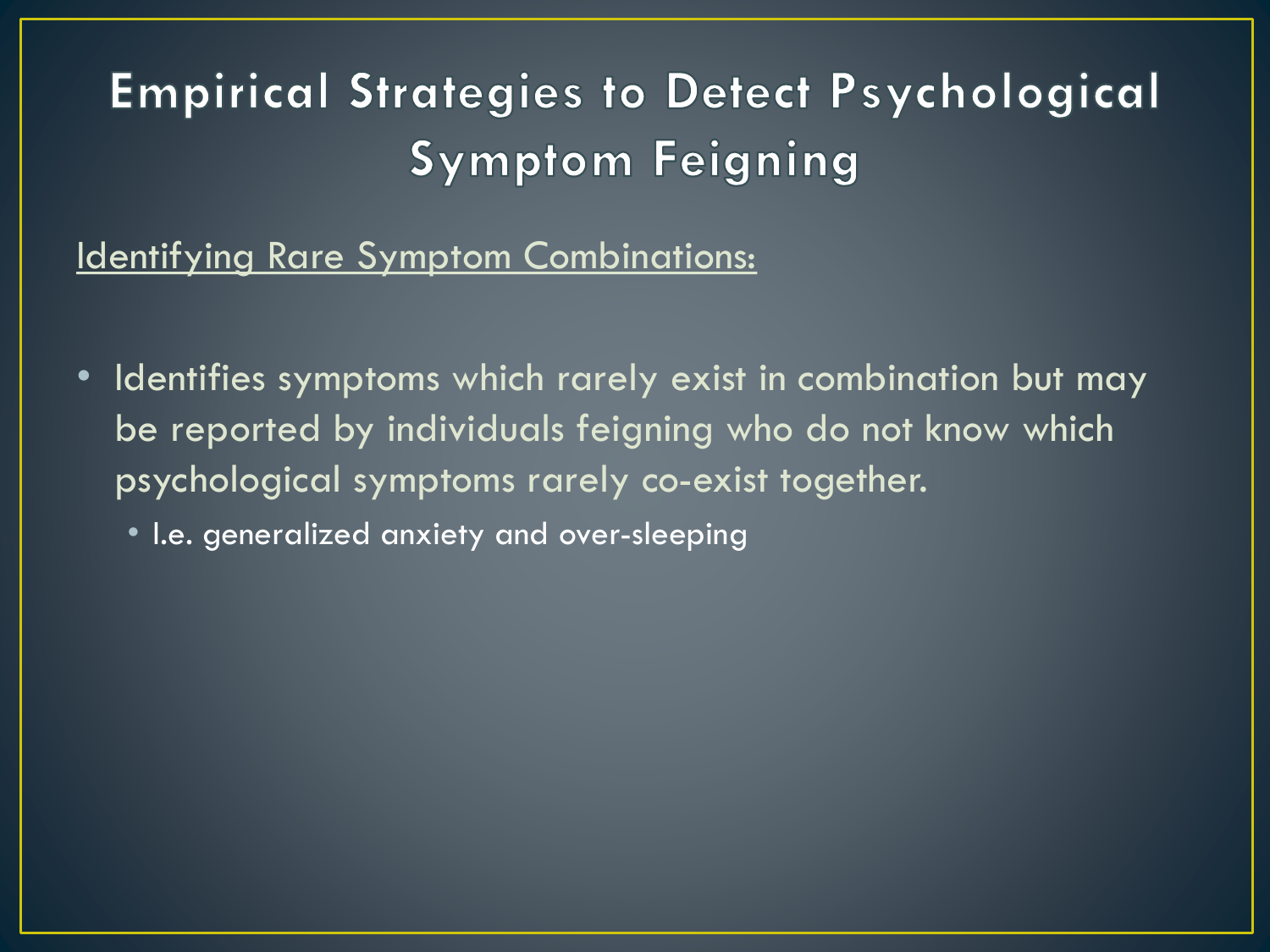# **Empirical Strategies to Detect Psychological Symptom Feigning**

Subtle vs. Obvious Symptoms

- Endorse obvious symptoms but fails to endorse subtle symptoms
	- i.e. person claiming PTSD endorses flashbacks but not avoidance of trauma related stimuli.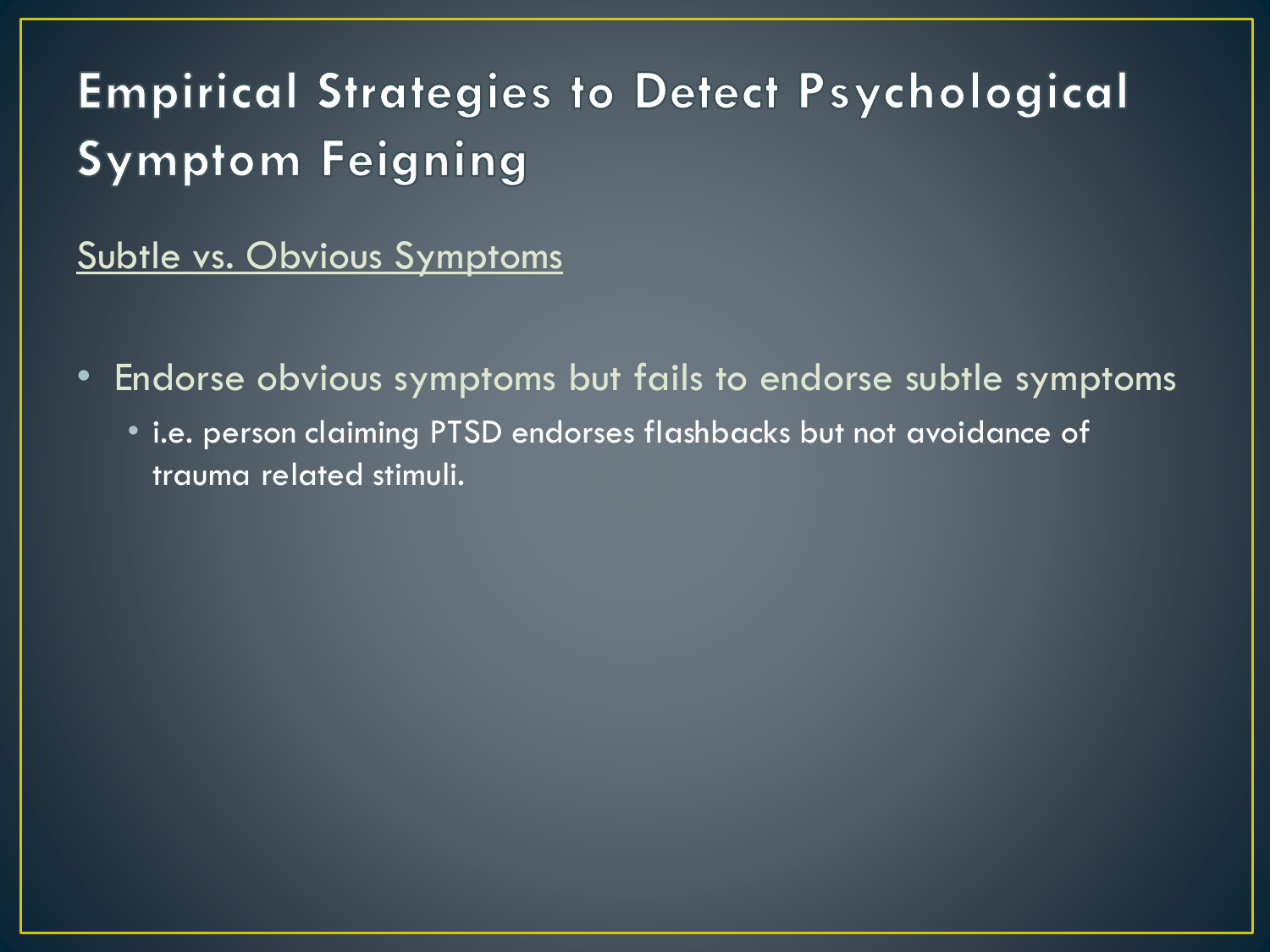### Reported Versus Observed Symptoms

- Symptoms reported do not conform with behavioral observations or records detailing life activities
	- i.e. man reporting severe depression, is noted to go dancing on Fridays in records.